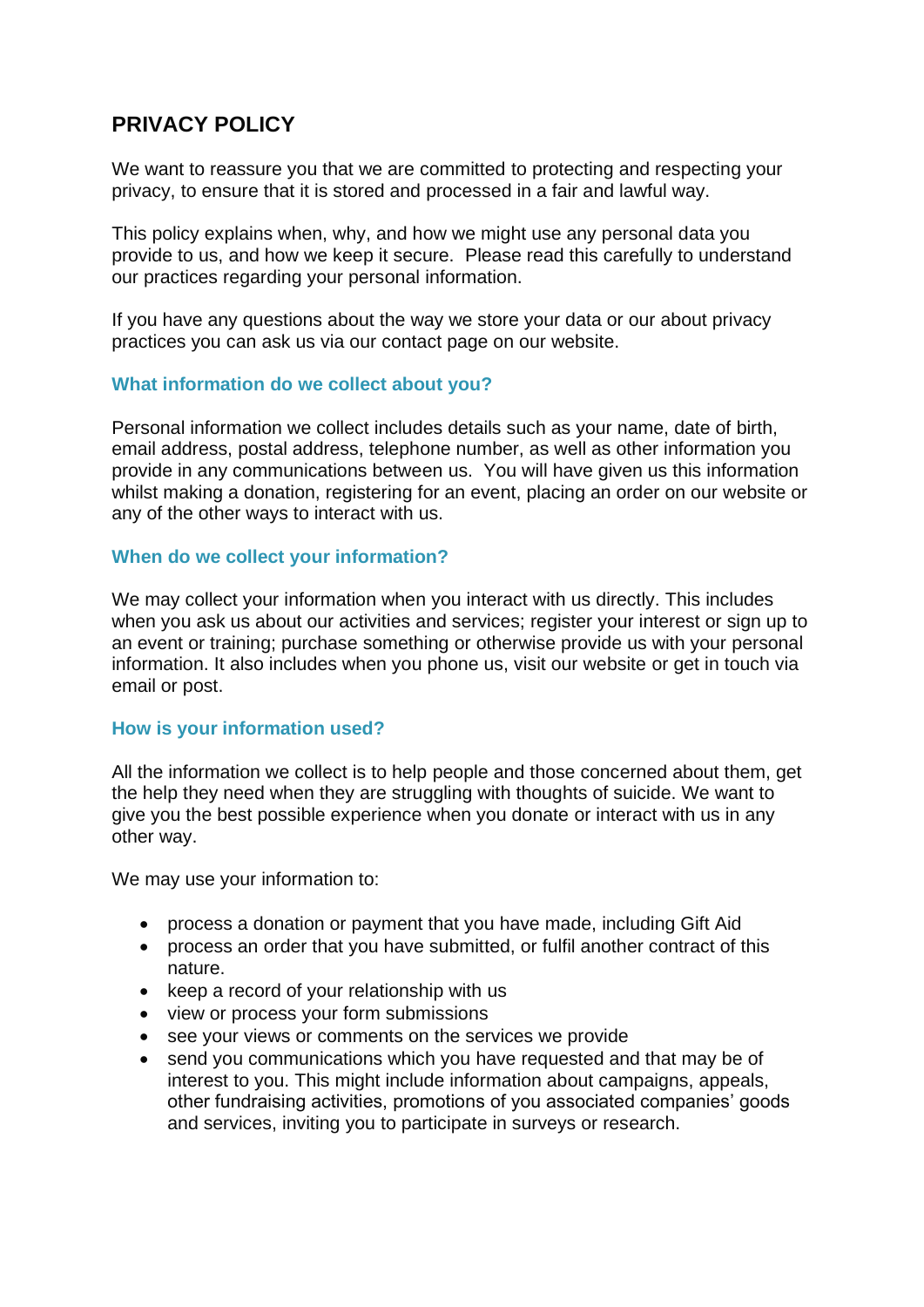If you share your personal experience or the experiences of a friend or relative, we may also collect this information. If you provide us with any sensitive personal information by telephone, email or by other means, we will treat that information with extra care and confidentiality and always in accordance with this Privacy Policy.

You can of course decide if you want to remain anonymous, if you are happy to share your personal details with volunteers, or if you would like us to share your story with the media or other parties as part of our work telling people's personal stories about suicide loss and prevention.

If you do not provide this information, we will not be able to process your donation, sign you up for a particular event or provide goods and services you have requested.

You have a choice about whether or not you wish to receive information from us. We will only send you direct marketing communications from us if you have indicated you would like to and given us prior consent.

### **How do we use your information?**

In some cases, we will only use your personal information where we have your consent or because we need to use it in order to fulfil a contract with you (for example, because you have placed an order on our website).

However, there are other lawful reasons that allow us to process your personal information and one of those is called 'legitimate interests'. This means that the reason that we are processing information is because there is a legitimate interest for Ian's Chain to process your information to help us to achieve our vision of ensuring that everyone experiencing thoughts of suicide gets both support and respect.

Whenever we process your personal information under the 'legitimate interest' lawful basis we make sure that we take into account your rights and interests.

#### **Your rights**

*Access to your personal information:* You have the right to request access to a copy of the personal information that we hold about you, along with information on what personal information we use, why we use it, who we share it with, how long we keep it for and if it has been used for any automated decision making. You can make a request for access free of charge. Requests can be made verbally and in writing, and you should provide us with evidence of your identity. We can provide the data electronically or verbally if requested.

*Right to object:* You can object to our processing of your personal information where we are relying on a legitimate interest (or those of a third party) and there is something about your particular situation which makes you want to object to processing on this ground. You also have the right to object where we are processing your personal information for direct marketing purposes. Please contact us as noted above, providing details of your objection.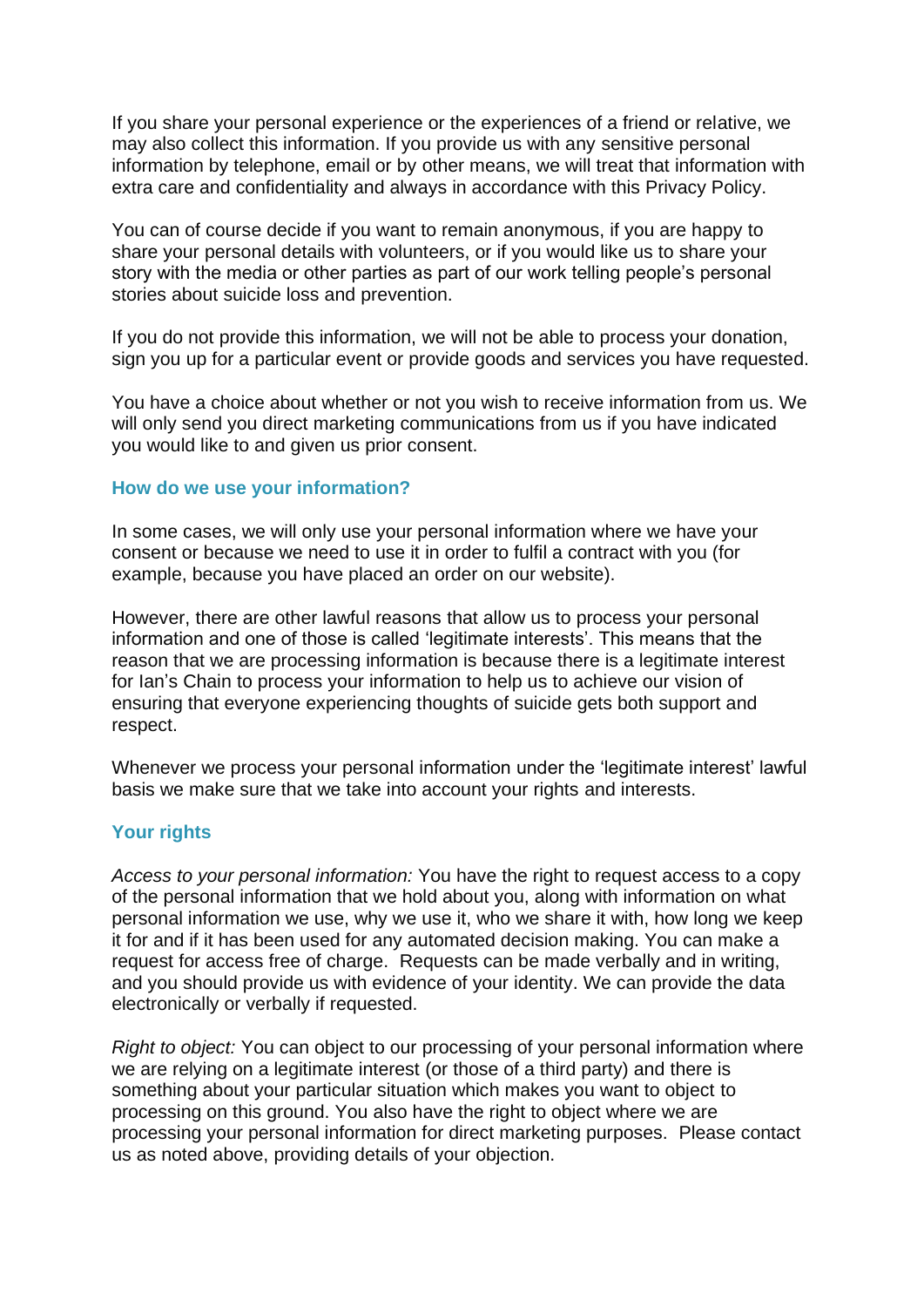*Consent:* If you have given us your consent to use personal information (for example, for marketing), you can withdraw your consent at any time.

*Rectification:* You can ask us to change or complete any inaccurate or incomplete personal information held about you.

*Erasure:* You can ask us to delete your personal information where it is no longer necessary for us to use it, you have withdrawn consent, or where we have no lawful basis for keeping it.

*Portability:* You can ask us to provide you or a third party with some of the personal information that we hold about you in a structured, commonly used, electronic form, so it can be easily transferred.

*Restriction:* You can ask us to restrict the personal information we use about you where you have asked for it to be erased or where you have objected to our use of it.

## **Who has access to your information?**

We undertake regular reviews of who has access to information that we hold to ensure that your information is only accessible by appropriately trained volunteers.

We will never sell or rent your information to third parties. We will never share your information with third parties for marketing and advertising purposes.

# **Third Party Service Providers working on our behalf**

When you are using our secure online donation pages, your donation is processed by a third party processors or specialise in the secure online capture and processing of credit/debit card transactions. If you have any questions regarding secure transactions, please contact us.

# **Security**

When you give us personal information, we take steps to ensure that it's treated securely. Any sensitive information (such as credit or debit card details) is encrypted and protected. Security precautions are in place to protect the loss, misuse or unrequested alteration of your information.

Non-sensitive details (your email addresses etc) are transmitted normally over the internet or in the post, and this can never be guaranteed to be 100% secure. As a result, while we strive to protect your security, we cannot guarantee the security of any information you transmit to use and you do at your own risk. Once we receive your information, we make our best effort to ensure its security on our systems. Where we have given (or where you have chosen) a password which enables you to access certain parts of our website, you are responsible for keeping this password confidential. We ask you not to share your password with anyone.

Security precautions are in place to protect the loss, misuse or alteration of your information